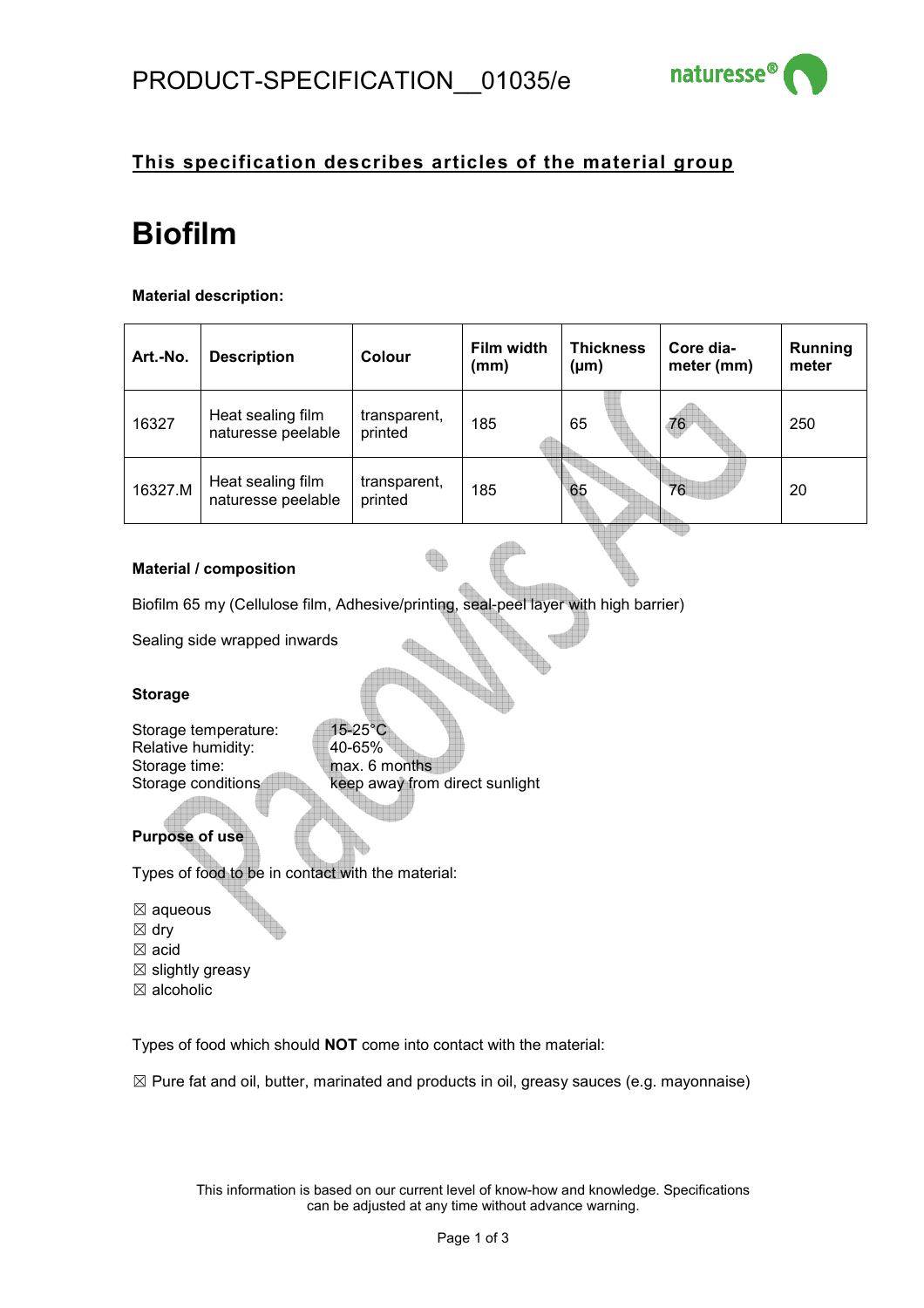

#### Applications:

- $\boxtimes$  For common hand-held sealing devices
- $\boxtimes$  Sealing range 100-120  $^{\circ}$  C, depending on sealing time, mold pressure and tray
- $\boxtimes$  Heating to 60 $\degree$ C up to 2h
- $\boxtimes$  Long-term storage at room temperature or below
- ☒ Single-use
- $\boxtimes$  Store foil in the temperature and humidity to be processed for 48h before processing

#### **Declaration of compliance**

These articles meet the following regulations and are suitable for direct contact with food :

☒ **Regulation (EC) No 2023/2006** on good manufacturing practice for materials and articles intended to come into contact with food

☒ **Regulation (EC) No 1935/2004** on materials and articles intended to come into contact with food and

☒ **Regulation (EU) No 10/2011** on plastic materials and articles intended to come into contact with food. And subsequent amendments until the date of the test report.

☒ **Directive 94/62/EC** on packaging and packaging waste

☒ **SR 817.023.21** The Swiss Ordinance on Materials and Articles in Contact with Food

#### **Overall migration**

Tested under the following conditions (test report SQTS 2018L07940):

| <b>Simulant</b>                                     | <b>Test</b> | Time | <b>Temperature</b> |
|-----------------------------------------------------|-------------|------|--------------------|
| $\boxtimes$ A : Ethanol 10 % (v/v)                  | OML         | 10d  | $40^{\circ}$ C     |
| $\boxtimes$ B: Acetic acid 3 % (v/v)                | OML         | 10d  | $40^{\circ}$ C     |
| $\boxtimes$ D2: Vegetable oil                       | OML         | 10d  | $40^{\circ}$ C     |
| $\boxtimes$ Alternative simulant Ethanol 95 % (v/v) | <b>SML</b>  | 10d  | $40^{\circ}$ C     |

The global migration values with the aqueous simulants are below the limit of 10 mg/dm 2 and 60 mg/kg. For D2 the OML values with correction factor X/3 are below the limit of 10 mg/dm<sup>2</sup> and 60 mg/kg.

#### **Specific migration**

Compliance with the regulations cited above is based, on the one hand, on the information provided by our suppliers and on the other hand on our own migration tests, which we commissioned in order to validate the plausibility (SQTS 2018L07940). Based on both the subcontractor's documents and own results, compliance with the specific migration can be confirmed.